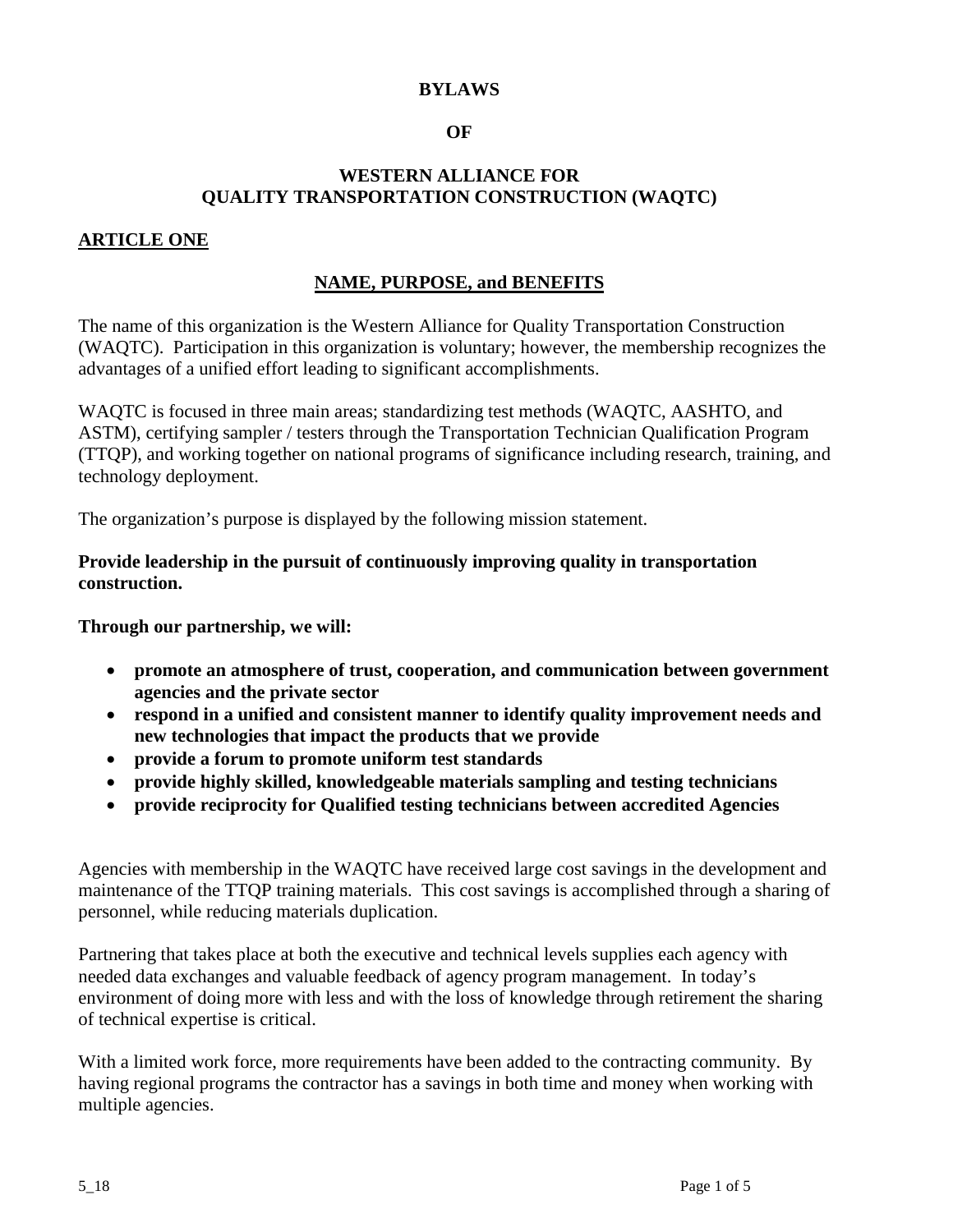# **ARTICLE TWO**

### **ORGANIZATIONAL STRUCTURE**

- Executive Board
	- Contributing Member
		- Accredited Contributing Members (TTQP)
	- Advisory member
	- **Guest**
- Transportation Qualification Program (TTQP) Committees
	- Qualification Advisory Committee (QAC)
	- Agency Qualification Committee (AQC)

### **ARTICLE THREE**

### **EXECUTIVE BOARD**

Section 1. Structure. The Executive Board is responsible for the mission, objectives, structure, policy decisions, the direction of the WAQTC, and other programs as may be undertaken in the future.

The Board is broken into two distinct membership groups: contributing members, with the subgroup of accredited contributing members; and advisory members. Membership will be comprised of at least one representative from a member organization. All members will have the responsibility of involving themselves in the operation and direction of the organization.

Agencies that have agreed to follow the standards of the TTQP accreditation program will have the status of Accredited Contributing Membership on the Executive Board.

Additional members such as suppliers, producers, the construction industry, consultants, academia, or FHWA Division office staff may serve as advisory members.

Section 2. Increase or Decrease in the Executive Board. A simple majority of the Board membership may increase or decrease the membership at any meeting of the Board.

Section 3. Term of Membership. Members may participate on the Board for whatever period is designated by their Agency, or dictated by job function or business requirements. For the sake of uniformity and mission accomplishment, it will be expected that only those that can serve for longer than one year will be appointed. When a member leaves the Board, the member Agency will appoint a replacement, either temporary or permanent, within two weeks.

Section 4. Meetings. The Board will meet at least once a year at a location as agreed to by a majority of the Board or required by the business at hand. Other meetings may be held as required to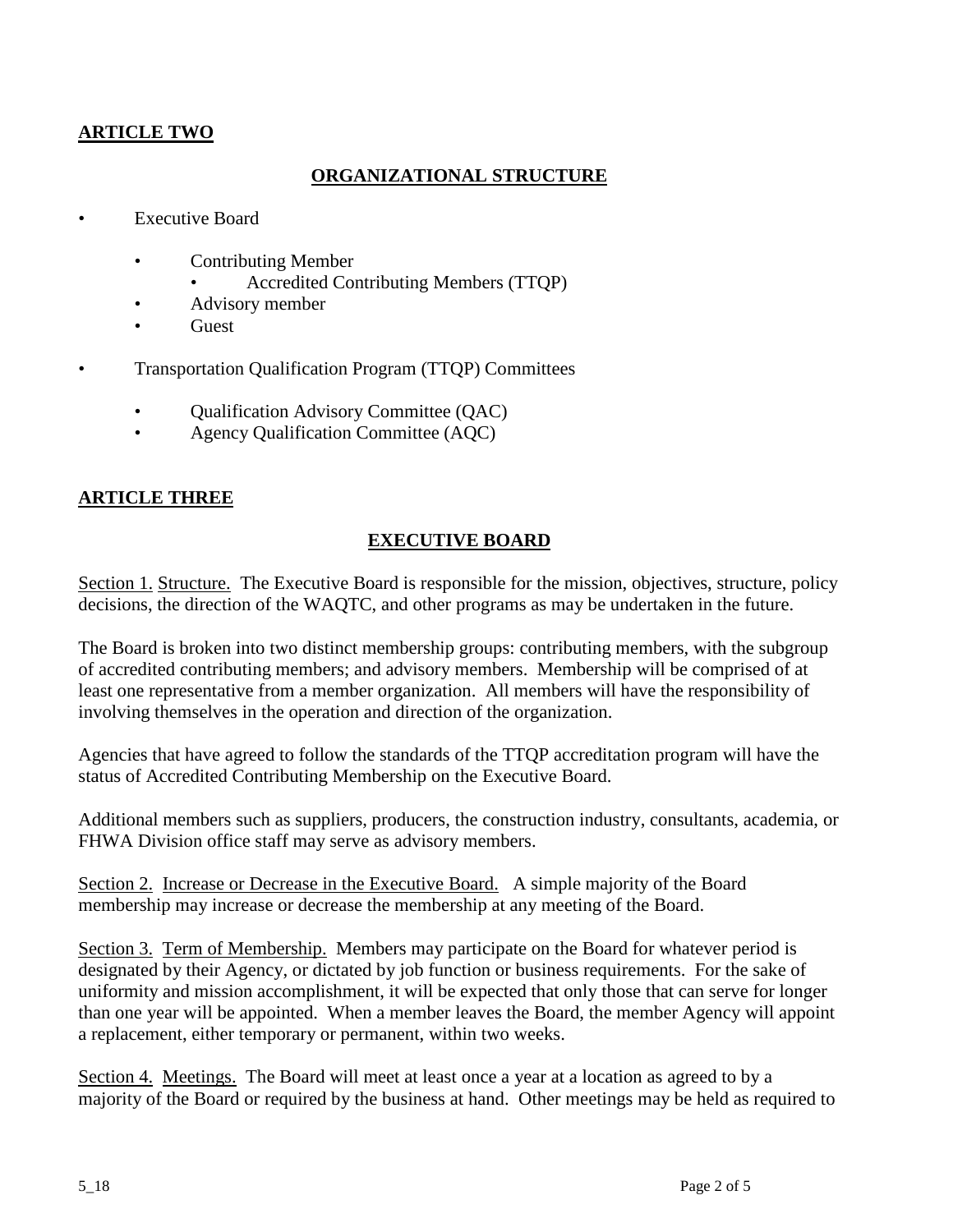fulfill the mission, administer a task, or at the request of any Board member. Business may also be conducted through E-mail, conference or video calls, or other such means agreed to by the participant Agencies.

Section 5. Subcommittees. The Board may appoint subcommittees which will have and exercise such powers that the Board vests in them to accomplish an assignment. As noted previously, non-Agency parties may be asked to serve on these subcommittees in an advisory capacity. A majority of any such subcommittee may fix the time and place of its meetings and approve any action as the act of the subcommittee, if approved by the Board to do so. Any subcommittee, appointed by or acting under the Board, may develop its own general operating rules or procedures as required to accomplish their task as long as they are in harmony with the mission of the WAQTC.

Section 6. Quorum and Voting. It is the goal of this organization that all decisions are reached by a consensus of the members. When consensus cannot be reached, a vote of the membership is appropriate**,** the following criteria will apply**:** A majority of the Contributing Members of the Board or any subcommittee, acting at a meeting duly assembled, will constitute a quorum for the transaction of business. Each Contributing Member Agency will have one vote irrespective of the number of members it has on the Board or any subcommittee, except the FHWA members who will serve as ex officio and will not take part in voting. Only those members on the Board recognized as Accredited Contributing Members shall have a single vote on all operational matters of the TTQP.

If a member of the Board, or any subcommittee, cannot be present for a meeting, that Agency may appoint a replacement provided that the replacement has the authority to vote the Agency's position. When less than the total WAQTC Agency membership elects to enter into a project agreement in pursuit of an outcome that supports the mission, only those participating members will have voting rights concerning that particular project. The input of the non-participatory members will be considered in all decisions**.**

Section 7. Goals and Action Plans. The goals, and associated action plans, of the WAQTC may be altered at any meeting provided that all Agencies have been given the opportunity for input and have been apprised that it is the intent of the Board to alter these documents at such a meeting.

# **ARTICLE FOUR**

## **OFFICERS**

Section 1. General. Officers of the WAQTC will be from the membership of the Board, either by rotation or by election. There will be no designated term of office, unless expressly stated in the Bylaws. Other subcommittees, appointed by the Board or acting under the Board, may appoint the number and type of officers as required to accomplish their assigned or designated task. It is agreed that all member Agencies will attempt to share equally in these duties.

Section 2. Chair. The chair as of July 1, 2016, will be the Board representative from the Oregon Department of Transportation. Two years after this initial appointment the new Chair shall be the existing Vice-Chair. Accepting the position is not mandatory; however, members have a responsibility to serve if able to do so. Should the prospective Chair decline the position, the Board may hold a special election. The length of a Chair's term will be two years. The Board may elect a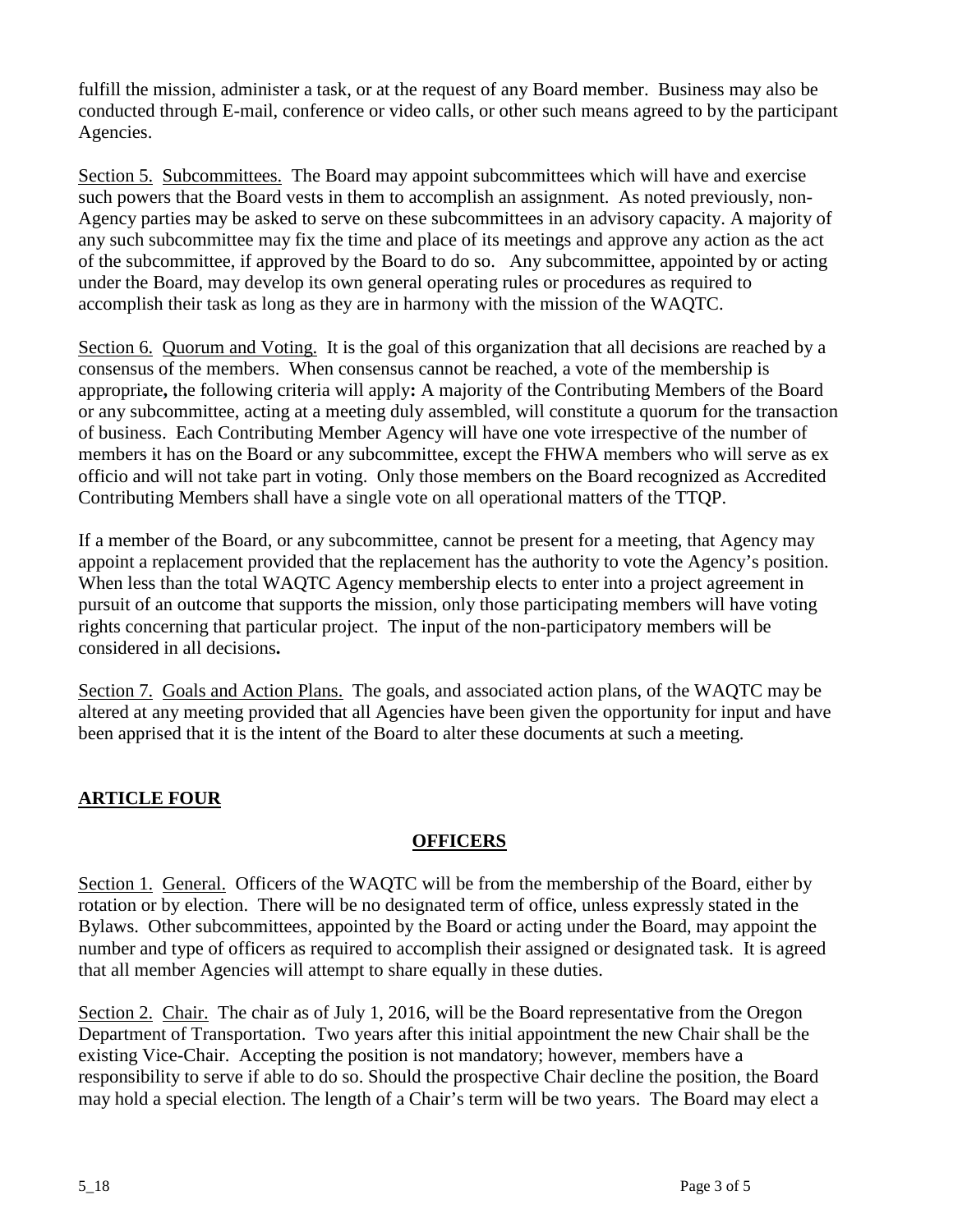Chair by simple majority of the Board members if it becomes necessary. The Chair duties include leading and coordinating Board meetings, overseeing the regular operation of consultant contracts and such additional powers and responsibilities as may from time to time be vested in him/her by the Board.

Section 3. Vice-Chair. The Vice-Chair as of July 1, 2016 will be the Board representative from Washington State Department of Transportation. After this initial appointment the role of the Vice-Chair will rotate among member states in alphabetical order. The Treasurer is not eligible to become Vice Chair. The Board may elect a Vice-Chair by simple majority of the Board members if it becomes necessary. The Vice-Chair will automatically assume the duties of the Chair after two years of service or in the event of the existing Chair's departure. The Vice-Chair will support the Chair as requested and will fill in for the Chair at meetings if the Chair is absent, and such additional powers and responsibilities as may from time to time be vested in him/her by the Board. The length of a Vice-Chair's term will be two years.

Section 4. Treasurer. The Treasurer position will be the Board representative from the pooled fund lead state. The Treasurer will be responsible for managing, tracking, and reporting the financial dealings of the Board, and such additional powers and responsibilities as may be vested in him/her by the Board. The Secretary-Treasurer will work with the Pooled Fund manager to ensure a true and accurate account of all financial transactions is kept. The Secretary-Treasurer will review and approve all expenses paid. On a quarterly basis, the Secretary-Treasurer will review expense and income statements provided by the Pooled Fund manager for accuracy. With the Secretary-Treasurer's assistance the Board will develop the operating budget. The Secretary-Treasurer will ensure that the Board retains a list showing the pooled fund status of all members. The Secretary-Treasurer will submit a semi-annual Report of the financial condition of the WAQTC pooled Fund to the Board.

Section 5. Coordinator. The Coordinator will be elected by a simple majority vote of the Board membership and will be responsible for meeting coordination, preparing agendas, the smooth operation of meetings and successful conduction of business, recording the major points, decisions, and action items during Board meetings, distributing these to members, and accumulating and maintaining all such notes, or related materials, for future reference, and such other responsibilities as directed by the Chair. This position may also be a contracted position.

Section 6. Copyright Officer. The Copyright Officer will be elected by a simple majority vote of the Board membership and will be responsible for receiving and evaluating permission requests, ensuring the permissions policy is followed, and coordinating permissions with member agencies. This position may also be a contracted position.

Section 7. Archivist. The Archivist will be elected by a simple majority vote of the Board membership and will be responsible for collecting, organizing, and making available historical information, publications, and documents, and performing historical research upon request. This position may also be a contracted position.

Section 8. Resignation. Any officer of the Board may resign at any time provided that two weeks notice is given.